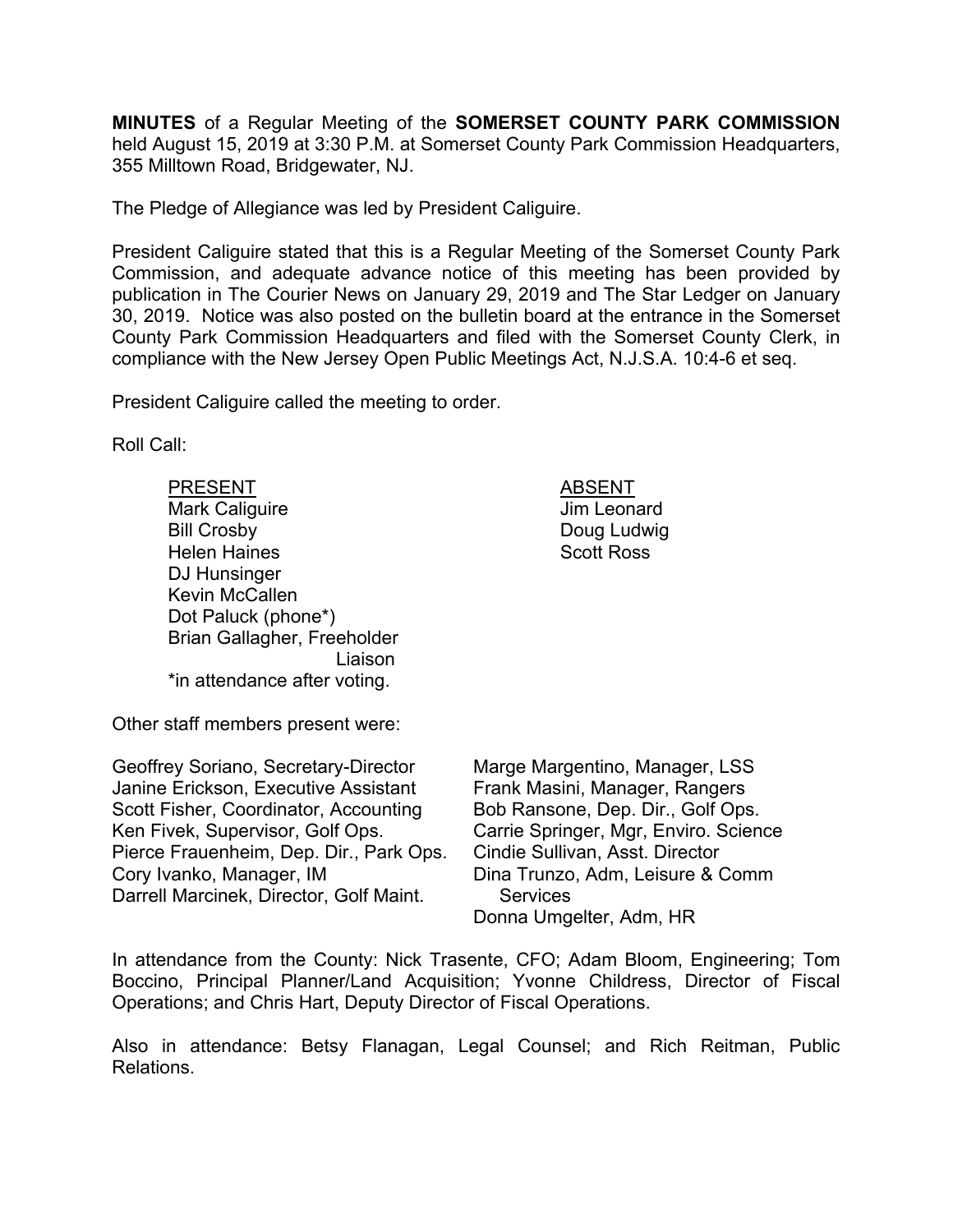# **OPEN MEETING FOR PUBLIC COMMENT**

There were no comments from the public.

## **SERVICE AWARDS**

President Caliguire presented a 15-Year Service Award to Carrie Springer.

## **APPROVAL OF THE MINUTES**

President Caliguire called for the approval of the minutes of the regular meeting held on July 18, 2019. Moved by Commissioner Crosby; seconded by Commissioner Hunsinger. YEAS: Commissioners Crosby, Haines, Hunsinger, McCallen, and President Caliguire. NAYES: None. ABSENT: Commissioners Leonard, Ludwig, McCallen, and Paluck.

## **APPROVAL OF BILLS FOR PAYMENT**

The following resolutions were moved by Commissioner Crosby; seconded by Commissioner Haines YEAS: Commissioners Crosby, Haines, Hunsinger, McCallen, and President Caliguire. NAYES: None. ABSENT: Commissioners Leonard, Ludwig, McCallen, and Paluck.

**Resolution R19-194 – Adopting the 2019 Open Space Appropriation** 

Resolution adopts 2019 Open Space appropriation.

## **Resolution R19-195 – Adopting the 2019 Capital Fund Appropriation**

Resolution adopts 2019 Capital Fund appropriation.

## **Resolution R19-196– Payment of Claims**

Resolution authorizing payment of claims in the amount of \$2,246,236.51 comprised of Claims in the amount of \$1,392,245.18, Other Expenses in the amount of \$216,388.04 and Salaries and Wages in the amount of \$637,603.29 for the period of July 18, 2019 through August 15, 2019.

## **Resolution R19-197 – Refund of Recreation Fees**

Resolution authorizes refund of recreation fees.

## **Resolution R19-198 – Confirming Orders**

Resolution authorizes the payment of confirming orders totaling \$14,571.18.

## **Resolution R19-199 – Authorizing Additional Funding for Previously Awarded Contracts (Leisure Services)**

Resolution authorizes additional funds for previously awarded contracts.

# **Resolution R19-200 – Authorizing Additional Funding for Previously Awarded Contracts (Golf)**

Resolution authorizes additional funds for previously awarded contracts.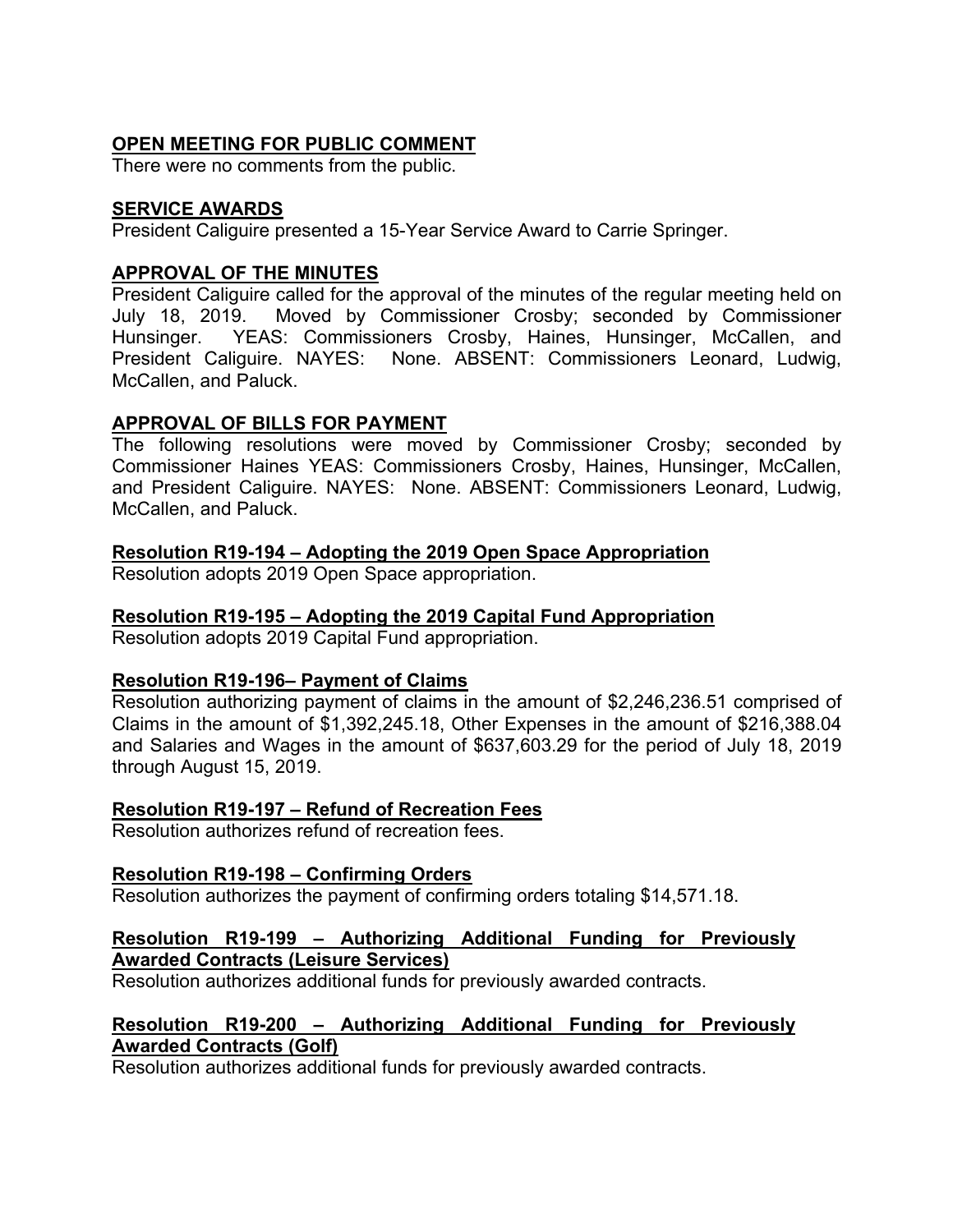## **Resolution R19-201 – Authorizing Additional Funding for Previously Awarded Contracts (Park Operations)**

Resolution authorizes additional funds for previously awarded contracts.

# **Resolution R19-202 – Amending and Cancelling Certification of Funds for Previously Awarded Contracts**

Resolution cancels and amends certification of funds for previously awarded contracts.

# **DIRECTOR'S REPORT**

Director Soriano submitted a report for the month of July 2019.

# **COMMISSION CORRESPONDENCE**

- 1. Letters received from T&M Associates to notify the Park Commissions that Loss Control/Loss Prevention Safety Compliance Audits performed at various Park Commission facilities revealed no new concerns and all past concerns have been addressed.
- 2. Letter received from Township of Montgomery requesting consideration by the Park Commission of the addition of a community garden at Skillman Park.

Director Soriano will forward this request to the Leisure Services Committee for comment and consideration.

3. Letter and handbook received from Priscilla Estes, Author, *AMC's Best Day Hikes in New Jersey*, illustrating Sourland Mountain Preserve's entry as one of the 50 best trails to hike in the Garden State.

# **CONSENT AGENDA**

## **RESOLUTIONS**

The following resolutions were moved by Commissioner Crosby; seconded by Commissioner Hunsinger. YEAS: Commissioners Crosby, Haines, Hunsinger, McCallen, and President Caliguire. NAYES: None. ABSENT: Commissioners Leonard, Ludwig, McCallen, and Paluck.

## **Resolution R19-203– Adopting Cash Advance for TR Recreation Overnight Adventure Trip**

Resolution adopts a cash advance of \$260.00 to cover the cost of meals and supplies for the trip.

## **Resolution R19-204 – Adopting Cash Advance for NJ Lighthouse Challenge Trip**

Resolution adopts a cash advance of \$400.00 to cover the cost of tolls, gas, Naturalist meals, and admission fees.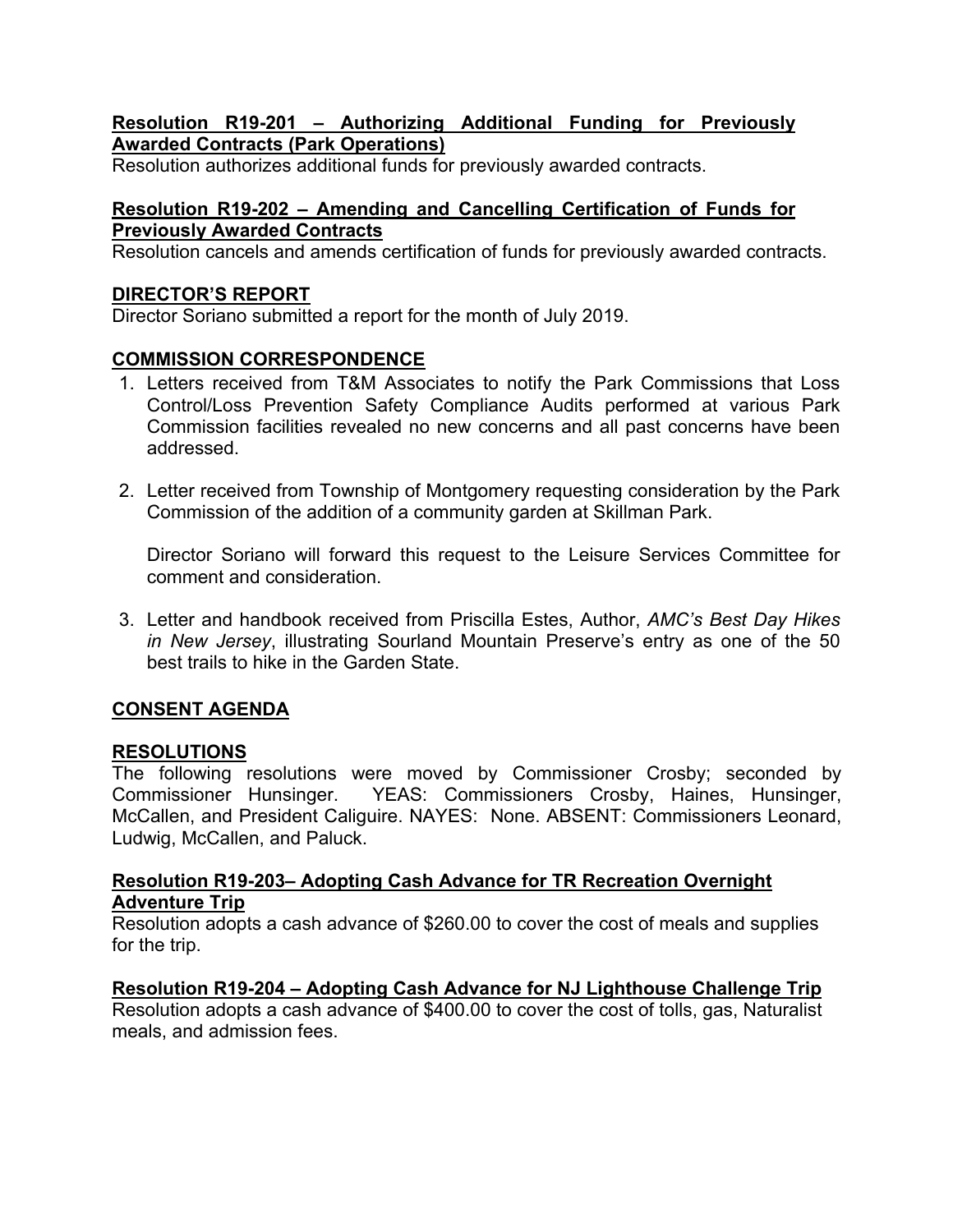# **Resolution R19-205– Adopting Cash Advance for Adult Day Trips**

Resolution adopts a cash advance of \$825.00 to cover the cost of vehicle tolls, parking, admission fees, and staff meals.

## **Resolution R19-206 – Adopting Cash Advance for Garden Discovery Trips**

Resolution adopts a cash advance of \$900.00 for cost of vehicle tolls, parking, admission fees, and staff meals.

#### **Resolution R19-207– Authorizing use of Morris County Contract for Purchase of Fire Equipment Services**

Resolution authorizes purchases from City Fire Equipment Company, Inc. with initial purchase not to exceed \$500.00.

## **Resolution R19-208 – Authorizing use of County Contract for Purchase of Automotive and Light Duty Truck Aftermarket Parts**

Resolution authorizes purchases from PDQ Auto Supply of Manville and D&B Auto Supply with the initial purchase not to exceed \$23,500.00.

## **Resolution R19-209– Authorizing use of County Contract for Purchase of Landscape Chemical Treatment and Fertilization**

Resolution authorizes purchase from TruGreen.

## **Resolution R19-210 – Authorizing use of County Contract for Purchase of Traffic Control Signs**

Resolution authorizes purchase from Garden State Highway Products with initial purchase not to exceed \$1,862.00.

#### **Resolution R19-211 – Authorizing use of County Contract for Purchase of Road Material**

Resolution authorizes purchase from Stavola with the initial purchase not to exceed \$479.00.

#### **Resolution R19-212 – Awarding First Year of a Five-Year Contract for Installation and Maintenance for Enhanced Interfacility Wide Area Network Ethernet Connectivity**

Resolution awards the first year of a five-year contract to Verizon Business Network Services.

## **COMMITTEE REPORTS**

## **CFO's Report**

Commissioner Crosby, Chair of the Committee, submitted a report for the month of July 2019.

Nick Trasente, Park Commission CFO, explained that the revenue report is being adjusted to accurately capture certain revenues that were previously misstated due to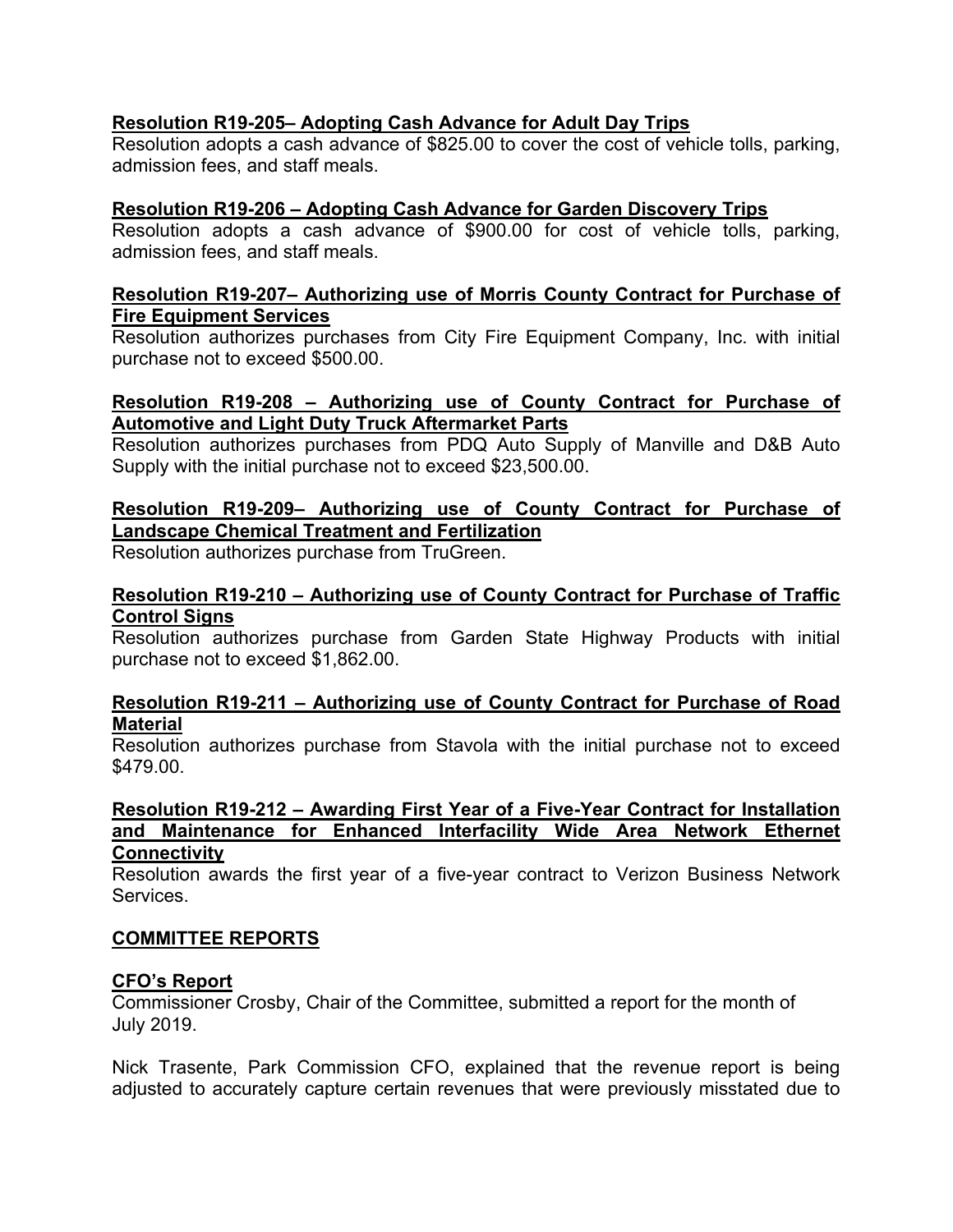the timing that the MSI system would close down each month. MSI is now being kept open to accurately capture these revenues for the month in which they are earned to better match County MSI figures.

#### **HUMAN RESOURCES**

Commissioner Leonard, Chair of the Committee, submitted a report for the month of July 2019.

Donna Umgelter, Administrator, Human Resources, had no further report.

#### **LEISURE SERVICES**

Commissioner Ludwig, Chair of the Committee, submitted a report for the month of July 2019.

Cindie Sullivan, Assistant Director, stated that the Summer Concert Series at Duke Island Park has been well attended. One concert was cancelled due to excessive heat and has been rescheduled for September  $8<sup>th</sup>$ . Cindie thanked Park Maintenance and Ranger Staff for all their assistance and hard work before, during, and after the 4H Fair.

Carrie Springer, Manager, Environmental Science, stated that camps will be ending this week. Registration for the County Caper event is now open. Registration for fall programs will begin on September 11<sup>th</sup>.

Marge Margentino, Manager, Lord Stirling Stable, reported that camps are ending this week. Ponies JJ and Ebony gave pony rides to children at the Bernards Township National Night Out event last week. The Stable will be losing workers from the Veterans Program. Marge attended the statewide meeting of the NJ Association of Equine Practitioners where Lord Stirling Stable was mentioned as a stellar facility. Marge distributed invites to a BBQ at the Stable that will be held in celebration of its  $50<sup>th</sup>$ Anniversary on September 22<sup>nd</sup>.

#### **GOLF MANAGEMENT**

Commissioner Paluck, Chair of the Committee, submitted a report for the month of July 2019.

Darrell Marcinek, Director, Golf Maintenance, stated that in an effort to conserve expenses, aeration of Neshanic Valley Golf Course that was scheduled for this month is being delayed until October. Warrenbrook Golf Course Supervisor, Tammy Stevens, received a prestigious invite to the Inaugural Women in Golf two-day event being held September 18-20<sup>th</sup> in Cary, NC. Bob Ransone, Deputy Director Golf Management, commended Tammy for the outstanding job she has done in her position and stated that she was deserving of this recognition.

Bob Ransone, Deputy Director Golf Management, stated that the County Championships will be held in September. A Ferrari Event will be held on the driving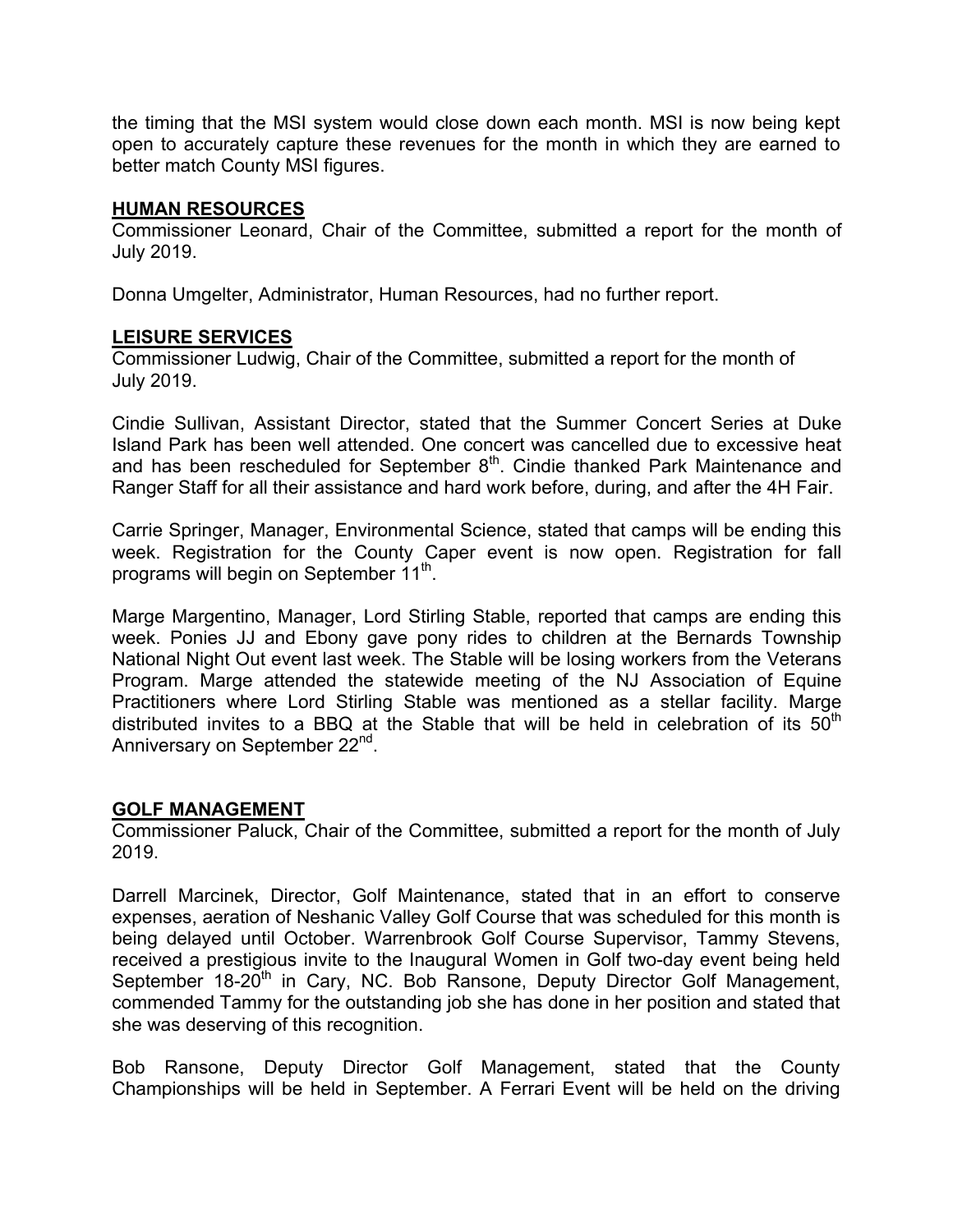range of Neshanic Valley Golf Course on September 29<sup>th</sup>. Overall, golf rounds are up 6.4% year-to-date as compared to 2018.

## **INFORMATION MANAGEMENT**

Commissioner McCallen, Chair of the Committee, submitted a report for the month of July 2019.

Cindie Sullivan introduced newly hired Manager of Information Management, Cory Ivanko to the Commission.

## **VISITOR SERVICES**

Commissioner Crosby, Chair of the Committee, submitted a report for the month of July 2019.

Frank Masini, Manager, Park Rangers, reported that the Park Rangers along with assistance from Park Maintenance and Horticulture staff, worked diligently to remove downed trees at Washington Valley Park after a recent storm. High Tech Landscaping, Inc. and the NJ Forest Fire Service have offered to assist with further tree removal.

## **PROPERTY MANAGEMENT**

2019 Hunting License payments are being collected on leased hunt parcels.

# **PLANNING AND LAND ACQUISITION**

Tom Boccino, Parks Section Principal Planner, Land Acquisition, presented a report for July 2019.

# **CAPITAL FACILIITES – CONSTRUCTION and ENGINEERING**

Adam Bloom, County Park Engineer, submitted a report for July 2019.

# **PARK MAINTENANCE & HORTICULTURE**

Commissioner Hunsinger, Chair of the Committee, submitted a report for July 2019.

Pierce Frauenheim, Deputy Director, Park Operations, praised Park Maintenance staff for their hard work and dedication at the 4H Fair. Work will begin next week on the cricket pitch at Mountain View Park. Park Maintenance staff with the assistance of Park Rangers cleared more than 200 downed trees after a recent storm. Ranger Manager, Frank Masini explained that the Blue, White and Red trails at Washington Valley Park are still closed due to continued tree hazards that exist on those trails.

## **AUDIT COMMITTEE**

Commissioner Crosby stated that work continues to finalize the 2018 Audit.

# **FREEHOLDERS REPORT**

Freeholder Gallagher reported that the Freeholder's approved the second phase of the bunker repairs at Neshanic Valley Golf Course. Freeholder Gallagher attended all three nights of the 4H Fair and commended Park Staff for the phenomenal work done at the